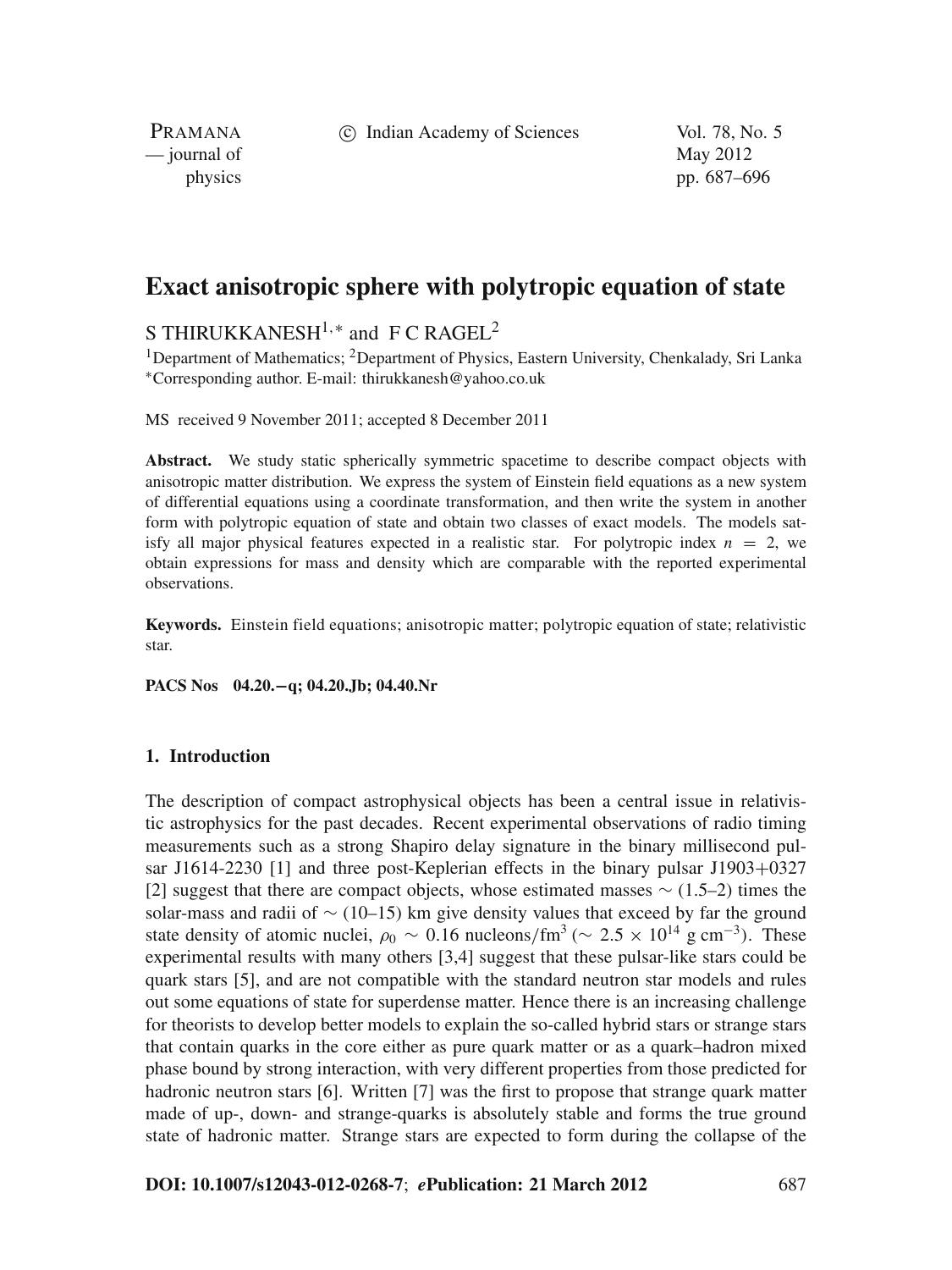core of a massive star after the supernova explosion. Another possibility is that a rapidly spinning neutron star can accrete sufficient mass to undergo a phase transition to become a strange star.

The description of gravitational collapse and evolution of compact objects under various conditions remain among the important problems of general relativity. The physics of very high density matter is not yet very clear and many of the strange star studies have been performed within the framework of the bag model [8–11]. In the MIT bag model [12], it is assumed that the quark confinement is caused by a universal pressure *B* on the surface of any region containing quarks and the strange matter equation of state has a simple linear form given by  $p = 1/3(\rho - 4B)$  [7], where  $\rho$  is the density, p is the isotropic pressure and *B* is the bag constant. However, the above-stated experimental evidences show that densities within such stars are beyond nuclear matter density, and hence one expects anisotropy to play a major role in theoretically treating such dense objects. Different mechanisms have been identified through the years that create pressure anisotropy in stellar models and make the fluid imperfect [13]. The exotic phase transitions during gravitational collapse [14,15], the existence of a solid core or the presence of a type-P superfluid [16], strong electromagnetic fields [17–19], viscosity [20] as well as the slow rotation of a fluid [21] are some of the mechanisms. In such systems the radial pressure is not equal to tangential pressure. There have been extensive theoretical studies on relativistic compact objects with charged [22–24] and uncharged [25,26] anisotropic matter within the framework of MIT bag model. Study of uncharged anisotropic matter by Sharma and Maharaj [25] shows that for particular parameter values the central density and mass are consistent with that obtained by Dey *et al* [4], who described the quark interaction in a strange star by an interquark vector potential originating from gluon exchange and a density-dependent scalar potential which restores chiral symmetry at high density. In addition to the extensive treatment with linear equation of state, some work has been reported with non-linear equation of state by Varela *et al* [27] and Feroze and Siddiqui [28] on anisotropic matter in the presence of electromagnetic field. Moreover, polytropic model with equation of state,  $p = k\rho^{\gamma}$  which was previously studied under the Newtonian gravity [29] and then later extended under general relativity [30], is considered to be stiffer than the conventional bag model, but regarded to be valuable because it could help modelling stars composed of realistic matter, such as ideal gas, photon gas, degenerate Fermi gas and in particular quark matter. Interesting suggestions that quark matter could be in solid form [31], infers that if quarks are clustered in such strange stars where quarks are coupled strongly, the state of cold quark matter might be approximated phenomenologically by polytropic equations of state, which is regarded as an extension to the quark star models with linear equation of state.

Substantial analytical difficulties are associated when polytropic treatment is done for self-gravitating, static, isotropic fluid spheres when pressure explicitly depends on matter density, which invariably leads to non-integrable equations [32]. However, our treatment of anisotropic fluids with polytropic equation of state gets some flexibility in solving the Einstein field equations with uncharged matter in static spherically symmetric spacetime. In §2, we express the system of Einstein field equations as a new system of differential equations using a coordinate transformation, and then write the system in another form with polytropic equation of state which is easier to analyse. Two classes of new exact solutions to the Einstein system are found in §3 in terms of simple elementary functions.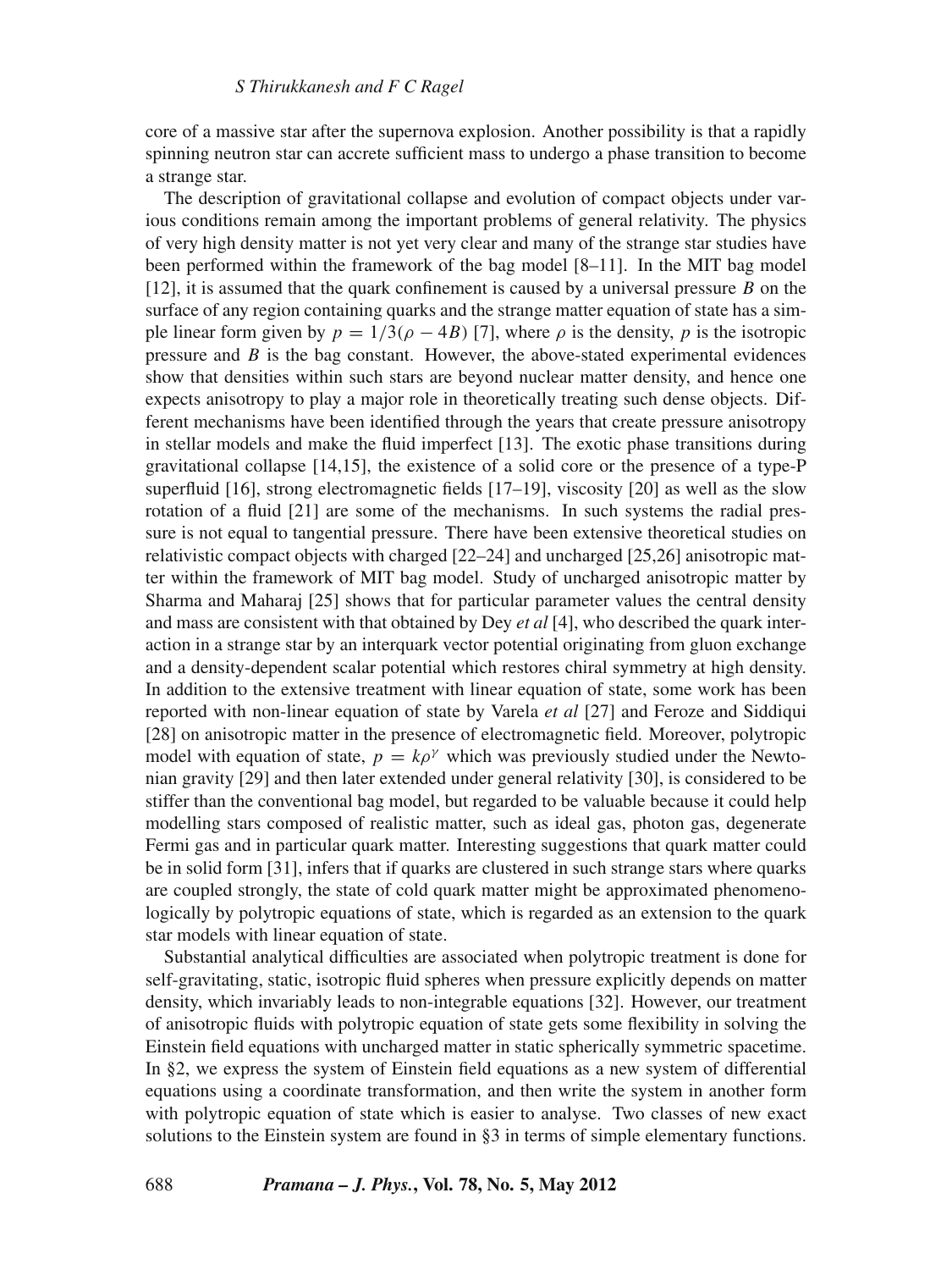In §4, we impose the physical conditions that must satisfy a physically reasonable model and confirms that the exact solutions found are physically admissible. Some concluding remarks are given in §5.

## **2. The field equations**

We assume that the spacetime manifold is static and spherically symmetric. This assumption is consistent with models used for studying physical behaviours in relativistic astrophysical objects such as dense stars. Consequently, the interior of a spherically symmetric static star is described by the line element

$$
ds^{2} = -e^{2\nu(r)}dt^{2} + e^{2\lambda(r)}dr^{2} + r^{2}(d\theta^{2} + \sin^{2}\theta d\phi^{2})
$$
 (1)

in Schwarzschild coordinates  $(x^a) = (t, r, \theta, \phi)$ . We take the energy–momentum tensor for an anisotropic neutral imperfect fluid sphere to be of the form

$$
T_{ij} = \text{diag}(-\rho, p_{\rm r}, p_{\rm t}, p_{\rm t}), \qquad (2)
$$

where  $\rho$  is the energy density,  $p_r$  is the radial pressure and  $p_t$  is the tangential pressure. These quantities are measured relative to the co-moving fluid 4-velocity  $u^i = e^{-\nu} \delta_0^i$ . For the line element (1) and matter distribution (2) the Einstein field equations can be expressed as

$$
\frac{1}{r^2} \left[ r(1 - e^{-2\lambda}) \right]' = \rho,
$$
\n<sup>(3)</sup>

$$
-\frac{1}{r^2}(1 - e^{-2\lambda}) + \frac{2\nu'}{r}e^{-2\lambda} = p_r,
$$
\n(4)

$$
e^{-2\lambda}\left(\nu'' + \nu'^2 + \frac{\nu'}{r} - \nu'\lambda' - \frac{\lambda'}{r}\right) = p_t,
$$
\n(5)

where primes denote differentiation with respect to  $r$ . In the field equations (3)–(5), we are using units where the coupling constant  $(8\pi G/c^4) = 1$  and the speed of light  $c = 1$ . The system of equations  $(3)$ – $(5)$  governs the behaviour of the gravitational field for an anisotropic imperfect fluid.

The mass contained within a radius *r* of the sphere is defined as

$$
m(r) = \frac{1}{2} \int_0^r \omega^2 \rho(\omega) d\omega.
$$
 (6)

A different but equivalent form of the field equations can be found if we introduce the transformation

$$
x = Cr^2, \ \ Z(x) = e^{-2\lambda(r)}, \ \ A^2 y^2(x) = e^{2\nu(r)}.
$$
 (7)

In (7), the quantities *A* and *C* are arbitrary constants. This transformation was first suggested by Durgapal and Bannerii [33]. Under the transformation  $(7)$ , the system  $(3)$ – $(5)$ becomes

$$
\frac{1-Z}{x} - 2\dot{Z} = \frac{\rho}{C},\tag{8}
$$

$$
4Z\frac{\dot{y}}{y} + \frac{Z-1}{x} = \frac{p_r}{C},
$$
\t(9)

$$
4xZ\frac{\ddot{y}}{y} + (4Z + 2x\dot{Z})\frac{\dot{y}}{y} + \dot{Z} = \frac{p_t}{C},
$$
\n(10)

*Pramana – J. Phys.***, Vol. 78, No. 5, May 2012** 689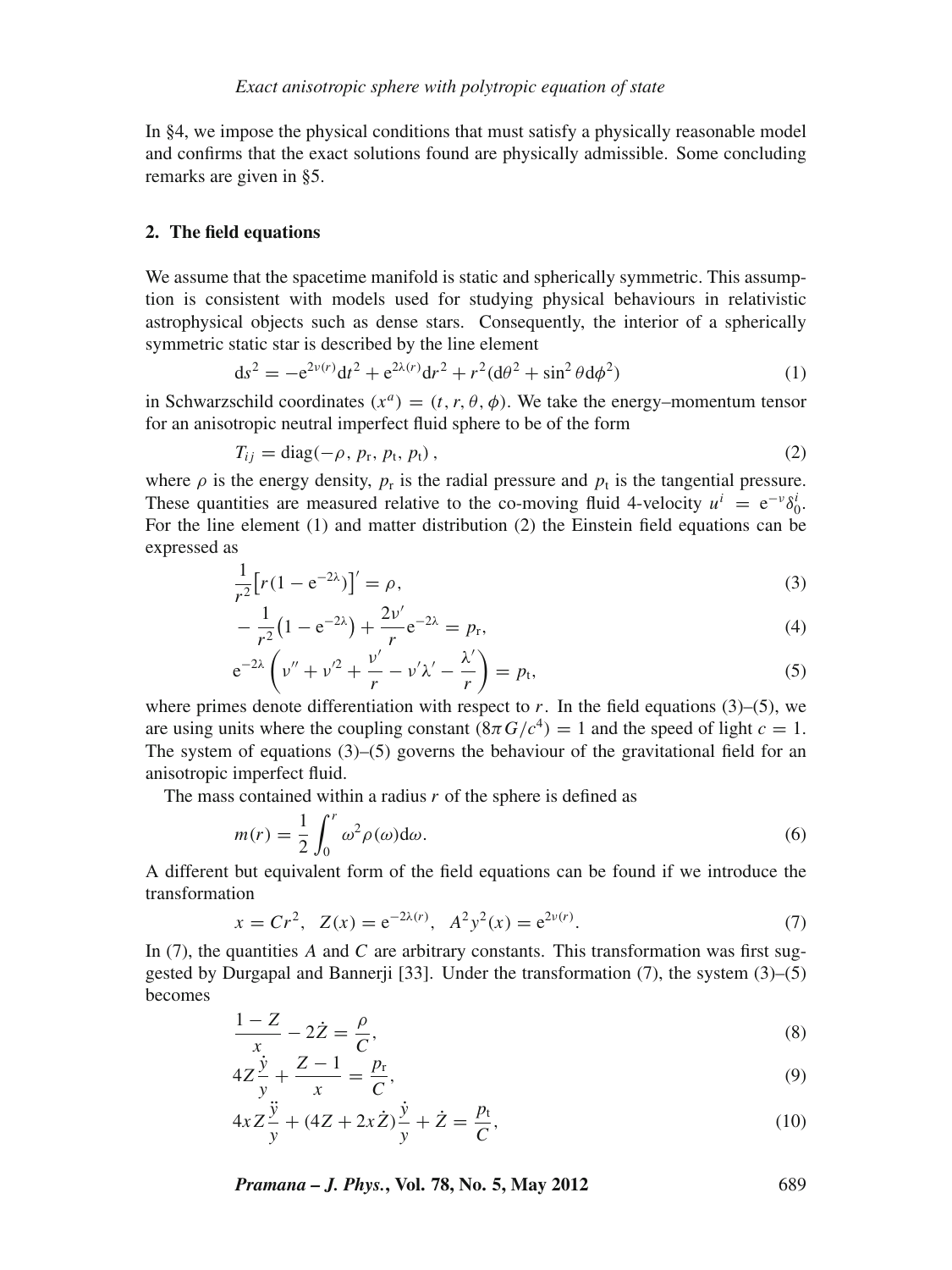where dots denote differentiation with respect to the variable  $x$ . The mass function  $(6)$ becomes

$$
m(x) = \frac{1}{4C^{3/2}} \int_0^x \sqrt{w} \rho(w) dw
$$
 (11)

in terms of the new variables in (7).

For a physically realistic relativistic star we expect that the matter distribution should satisfy a barotropic equation of state  $p_r = p_r(\rho)$ : in this paper we assume the polytropic equation of state

$$
p_{\rm r} = k \rho^{1 + (1/n)},\tag{12}
$$

where  $k$  is a real constant and  $n$  is the polytropic index. Then it is possible to write system  $(8)$ – $(10)$  in the simpler form

$$
\frac{\rho}{C} = \frac{1 - Z}{x} - 2\dot{Z},\tag{13}
$$

$$
p_{\rm r} = k \rho^{1 + (1/n)},\tag{14}
$$

$$
p_{t} = p_{r} + \Delta, \tag{15}
$$

$$
\frac{\Delta}{C} = 4xZ\frac{\ddot{y}}{y} + \dot{Z}\left(1 + 2x\frac{\dot{y}}{y}\right) + \frac{1 - Z}{x},\tag{16}
$$

$$
\frac{\dot{y}}{y} = \frac{kC^{1/n}}{4Z} \left[ \frac{1-Z}{x} - 2\dot{Z} \right]^{1+(1/n)} + \frac{1-Z}{4xZ},\tag{17}
$$

where the quantity  $\Delta = p_t - p_r$  is the measure of anisotropy in this model. This system of equations governs the behaviour of the gravitational field for an imperfect fluid source.

#### **3. Exact models**

In the system (13)–(17), there are six independent variables ( $\rho$ ,  $p_r$ ,  $p_t$ ,  $\Delta$ ,  $y$ ,  $Z$ ) and only five independent equations. This suggests that it is possible to specify one of the quantities involved in the integration process. The resultant system will remain highly nonlinear but it may be possible to generate exact solutions. Equation (17) is the master equation in the integration process. In this treatment we specify the gravitational potential *Z* so that it is possible to integrate  $(17)$ . The explicit solution of the Einstein system  $(13)$ – $(17)$  then follows. We make a particular choice

$$
Z = (1 - ax)^2,\t(18)
$$

where  $a$  is a real constant. The gravitational potential  $Z$  is regular at the origin and well behaved in the stellar interior for a wide range of values for the parameters *a*. Similar form of gravitational potential were previously used to study a charged perfect fluid source [34]. Therefore, the forms chosen in (18) is physically reasonable. By substituting (18) into (17) we obtain

$$
\frac{\dot{y}}{y} = \frac{a(2 - ax)}{4(1 - ax)^2} + \frac{a^{1 + (1/n)}C^{1/n}k(6 - 5ax)^{1 + (1/n)}}{4(1 - ax)^2}.
$$
\n(19)

In principle, eq. (19) can be integrated if the values of *n* is specified. We shall consider the following two cases of physical interest.

## 690 *Pramana – J. Phys.***, Vol. 78, No. 5, May 2012**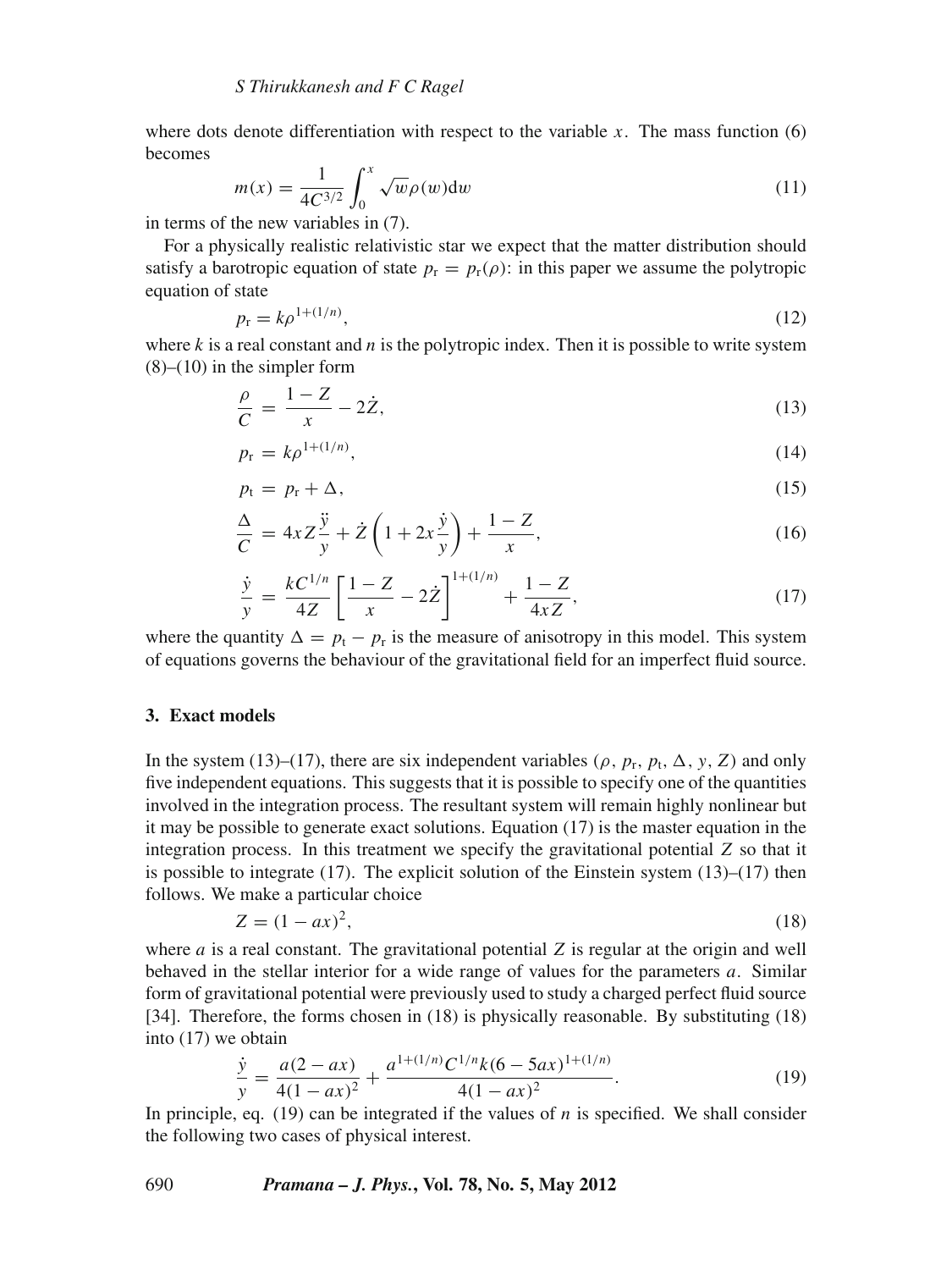## 3.1 *The case*  $n = 1$

When  $n = 1$ , eq. (19) becomes

$$
\frac{\dot{y}}{y} = \frac{a(2 - ax)}{4(1 - ax)^2} + \frac{a^2 Ck(6 - 5ax)^2}{4(1 - ax)^2}.
$$
\n(20)

On integrating (20) we obtain

$$
y = d_1 (1 - ax)^{-(1 + 10aCk)/4} \exp\left[\frac{1 + aCk(1 - 25(1 - ax)^2)}{4(1 - ax)}\right],
$$
 (21)

where  $d_1$  is the constant of integration. Hence an exact model for the system (13)–(17) is as follows:

$$
e^{2\lambda} = \frac{1}{(1 - ax)^2},
$$
 (22)

$$
e^{2\nu} = A^2 d_1^2 (1 - ax)^{-(1+10aCk)/2} \exp\left[\frac{1 + aCk(1 - 25(1 - ax)^2)}{2(1 - ax)}\right],
$$
 (23)

$$
\rho = aC(6 - 5ax),\tag{24}
$$

$$
p_{\rm r} = k\rho^2,\tag{25}
$$

$$
p_t = p_r + \Delta,\tag{26}
$$

$$
\Delta = \frac{a^2 C x (6 - ax)}{4(1 - ax)^2}
$$
  
 
$$
\times \left\{2 - a \left[x - Ck \left(8 + a[Ck(6 - 5ax)^3 + 2x(2 - 5ax)]\right)\right]\right\}.
$$
 (27)

The solutions (22)–(27) are given in simple elementary function so that it may be used to model an anisotropic star with quadratic equation of state.

#### 3.2 *The case*  $n = 2$

When  $n = 2$ , eq. (19) becomes

$$
\frac{\dot{y}}{y} = \frac{a(2 - ax)}{4(1 - ax)^2} + \frac{\sqrt{C}ka^{3/2}(6 - 5ax)^{3/2}}{4(1 - ax)^2}.
$$
\n(28)

On integrating (28) we obtain

$$
y = d_2 \frac{1}{(1 - ax)^{1/4}} \left[ \frac{\sqrt{6 - 5ax} + 1}{\sqrt{6 - 5ax} - 1} \right]^{15k\sqrt{aC}/8}
$$

$$
\times \exp\left[ \frac{1 - k\sqrt{aC(6 - 5ax)}(9 - 10ax)}{4(1 - ax)} \right],
$$
(29)

*Pramana – J. Phys.***, Vol. 78, No. 5, May 2012** 691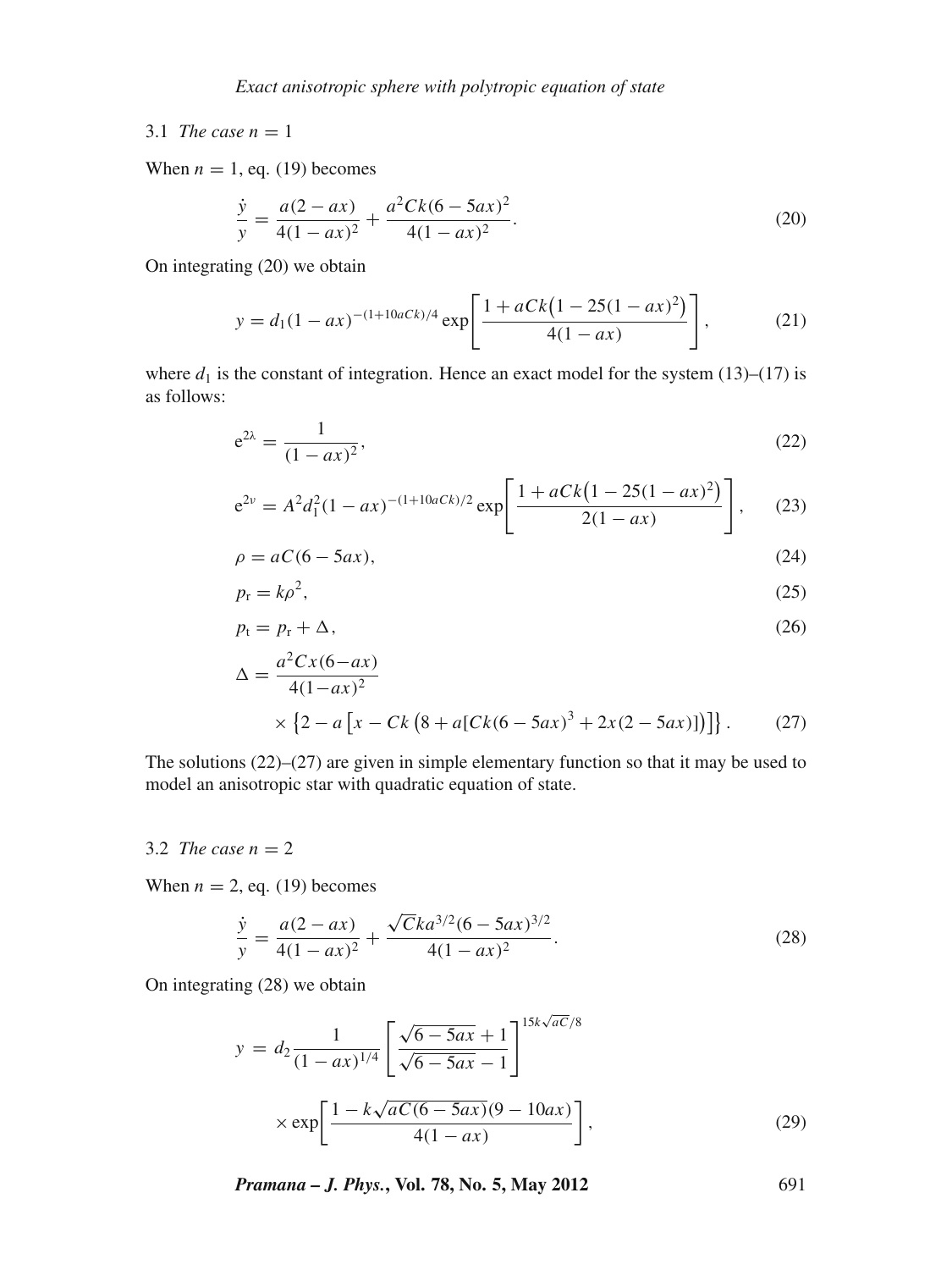where  $d_2$  is the constant of integration. Hence an exact model for the system (13)–(17) is as follows:

$$
e^{2\lambda} = \frac{1}{(1 - ax)^2},\tag{30}
$$

$$
e^{2\nu} = A^2 d_2^2 \frac{1}{(1 - ax)^{1/2}} \left[ \frac{\sqrt{6 - 5ax} + 1}{\sqrt{6 - 5ax} - 1} \right]^{15k\sqrt{aC}/4}
$$
  
×  $\exp \left[ \frac{1 - k\sqrt{aC(6 - 5ax)}(9 - 10ax)}{2(1 - ax)} \right],$  (31)

$$
\rho = aC(6 - 5ax),\tag{32}
$$

$$
p_{\rm r} = k\rho^{3/2},\tag{33}
$$

$$
p_t = p_r + \Delta,\tag{34}
$$

$$
\Delta = \frac{a^2 C x}{4(1 - ax)^2} \left[ 12 + 5a^2 x^2 + 8a(27Ck^2 - 2x) + 2\sqrt{aCk\sqrt{6 - 5ax}} (9 - 8ax) - 5a^2 Ck^2 x (108 - 90ax + 25a^2 x^2) \right].
$$
\n(35)

The solutions (30)–(35) also are given in simple elementary function so that it may be used to model a polytropic star.

For both cases the mass function takes the form

$$
m(x) = \frac{ax^{3/2}(2 - ax)}{2\sqrt{C}}.
$$
\n(36)

#### **4. Physical analysis**

In this section, we show that the models generated satisfy the physical properties that should be satisfied by a realistic star [35]. The physical properties are:

- (i) regularity of the gravitational potentials at the origin;
- (ii) positive definiteness of the energy density and the radial pressure at the origin;
- (iii) vanishing of the pressure at some finite radius;
- (iv) monotonic decrease of the energy density and the radial pressure with increasing radius.
- (v) the interior metric match smoothly with the Schwarzschild exterior metric:

$$
ds^{2} = -\left(1 - \frac{2M}{r}\right)dt^{2} + \left(1 - \frac{2M}{r}\right)^{-1}dr^{2} + r^{2}(d\theta^{2} + \sin^{2}\theta d\phi^{2})
$$

across the boundary  $r = R$ , where *M* is the total mass of the sphere.

#### 4.1 *Physical analysis for the case*  $n = 1$

(i) In this model  $e^{2\nu(0)} = A^2 d_1^2 \exp\left[\frac{1}{2} - 12aCk\right], e^{2\lambda(0)} = 1$  and  $(e^{2\nu(r)})'_{r=0} = (e^{2\lambda(r)})'_{r=0} =$ 0. This shows that the gravitational potentials are regular at the origin.

## 692 *Pramana – J. Phys.***, Vol. 78, No. 5, May 2012**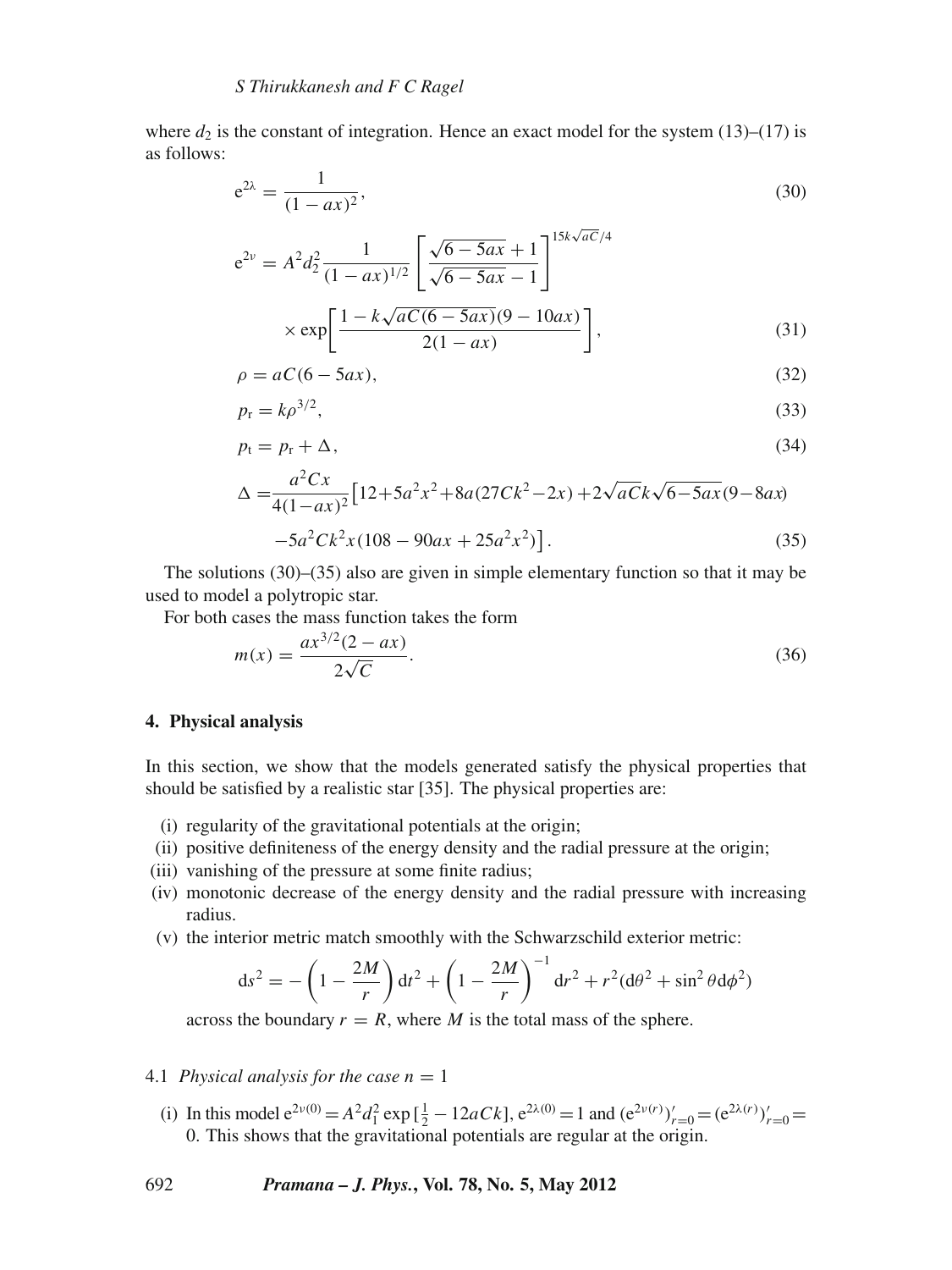- (ii) Since  $\rho(0) = 6aC$  and  $p_r(0) = 36a^2C^2k$ , the energy density and radial pressure are positive at the origin if  $a > 0$ .
- (iii) At the boundary of the star  $r = R$ , the condition  $p_r(r = R) = 0$  implies  $R = \sqrt{6/5aC}$  which is finite for  $a > 0$ .
- (iv) Since  $d\rho/dr = -10a^2C^2r < 0$  for all  $0 < r < R$  and  $d p_r/dr = -20a^3C^3kr(6 5aCr^2$  < 0 for all  $0 < r < R$ , the energy density  $\rho$  and the radial pressure decrease monotonically from the centre to the boundary of the star  $r = R$ .
- (v) From (36) we get

$$
m(r) = \frac{1}{2}aCr^3(2 - aCr^2).
$$

Therefore, the total mass of the star

$$
M = m(R) = \frac{12\sqrt{6}}{25\sqrt{5aC}}.
$$

Matching conditions imply that

$$
\left(1 - \frac{2M}{R}\right)^{-1} = \frac{1}{(1 - aCR^2)^2},
$$
\n
$$
\left(1 - \frac{2M}{1 - a^2c^2}(CR^2)\right)
$$
\n(37)

$$
\left(1 - \frac{2M}{R}\right) = A^2 y^2 (CR^2).
$$
\n(38)

The condition (37) does not impose any restrictions on the parameters. However, the condition (38) imposes restriction on the parameters *a* and *d* as

$$
a = \frac{4h - 1}{10Ck}
$$
 and  $d_1 = \pm \frac{e^{5/4}}{5(-5)^h A}$ ,

where *h* is an integer.

Thus this model satisfies the physical requirements of a realistic relativistic star in view of general relativity theory.

#### 4.2 *Physical analysis for the case*  $n = 2$

- (i) In this case  $e^{2\nu(0)} = A^2 d_2^2 \left[\frac{1}{5}(7 + 2\sqrt{6})\right]^{(15/4)k\sqrt{aC}} \exp\left[\frac{1}{2} 9\sqrt{\frac{3}{2}}\sqrt{aC}k\right], e^{2\lambda(0)} = 1$ and  $(e^{2\nu(r)})' = (e^{2\lambda(r)})' = 0$  at the origin  $r = 0$ . This shows that the gravitational potentials are regular at the origin.
- (ii) Since  $\rho(0) = 6aC$  and  $p_r(0) = 6\sqrt{6}a^{3/2}C^{3/2}k$ , the energy density and radial pressure are positive at the origin if  $a > 0$ .
- (iii) At the boundary of the star  $r = R$ , the condition  $p_r(r = R) = 0$  implies  $R = \sqrt{6/5aC}$  which is finite for  $a > 0$ .
- (iv) Since  $d\rho/dr = -10a^2C^2r$  < 0 for all 0 < *r* < *R* and  $d\rho_r/dr =$  $-15a^{5/2}C^{5/2}kr\sqrt{6-5aCr^2}$  < 0 for all 0 < *r* < *R*, the energy density  $\rho$  and the radial pressure decrease monotonically from the centre to the boundary of the star  $r = R$ .

*Pramana – J. Phys.***, Vol. 78, No. 5, May 2012** 693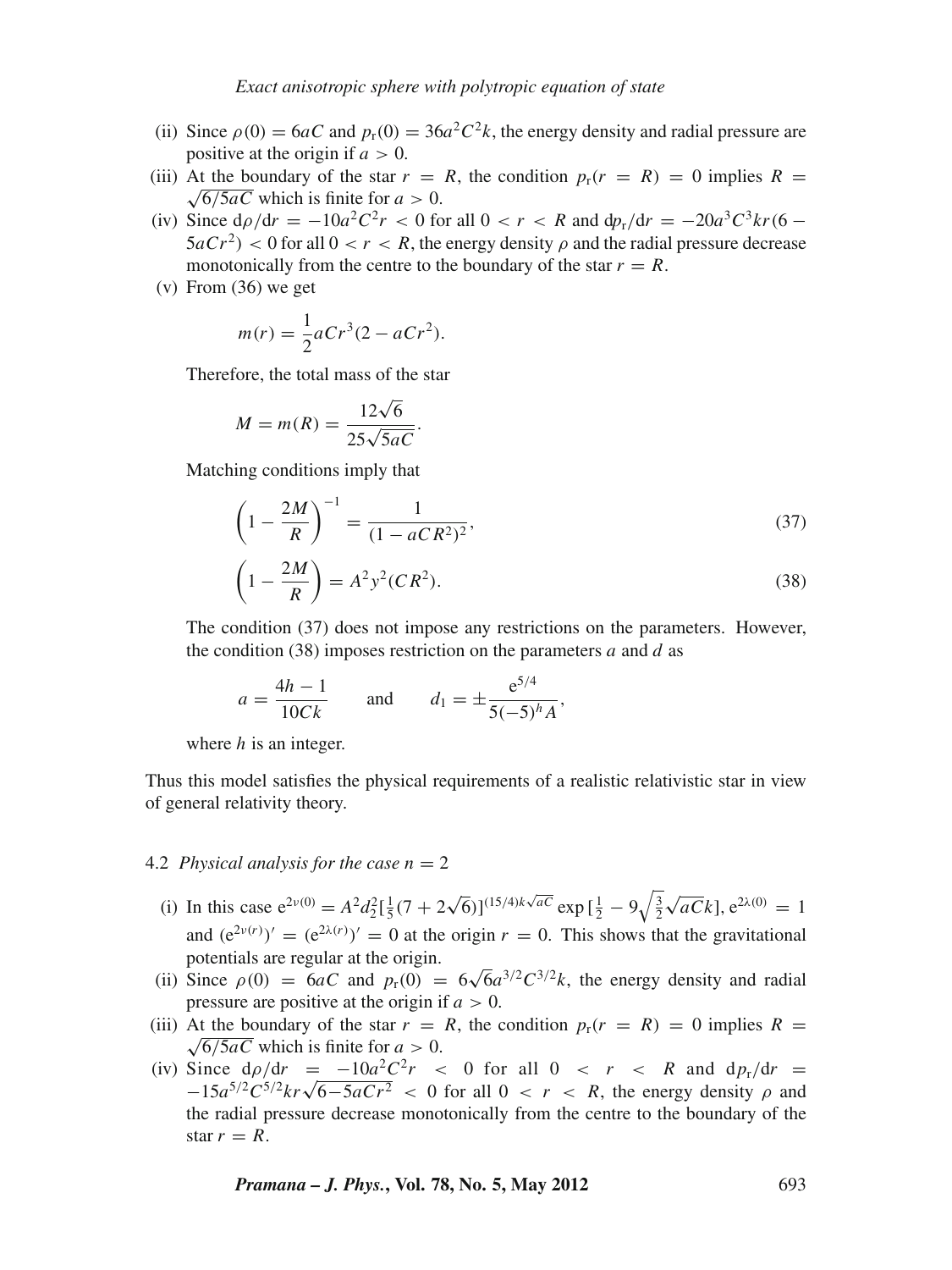(v) It is noted that the energy density and the radius of the star in both models are equal, and hence the total mass of the star (*M*) remains the same:

$$
M = m(R) = \frac{12\sqrt{6}}{25\sqrt{5aC}}.
$$

In this case also, the condition (37) does not impose any restrictions on the parameters. However the condition (38) imposes restriction on the parameters *a* and *d* as

$$
a = \frac{4(4h - 1)^2}{225Ck^2} \quad \text{and} \quad d_2 = \pm \frac{(-1)^h e^{5/4}}{5\sqrt[4]{5}A}.
$$

where *h* is an integer.

It is noted that, generally, for polytropic models, the polytropic index  $n = 1.5-3$  mark the bounds of the most general range of values seen in real stars. A star could be unstable due to strong gravity and hence high pressure  $(n < 3)$  is necessary for gravitational stability [36]. The lower limit  $n = 1.5$  may represent low-mass white dwarfs (<  $1 M_{\odot}$ ) and main-sequence stars  $(< 0.5 M_{\odot})$  [37]. Hence, a more detailed analytical discussion for an intermediate value  $n = 2$  would be appropriate.

Therefore, consider the square of sound speed which is

$$
\frac{dp_r}{d\rho} = \frac{3k}{2}\sqrt{aC(6-5ax)} \le \frac{3k}{2}\sqrt{6aC} = \frac{\sqrt{6}}{5}|1-4h|
$$

in the interior of the star. To maintain the usual casuality, i.e., as the speed of sound being less than the speed of light throughout the interior of the star, we must impose the condition

$$
\frac{\mathrm{d}p_{\rm r}}{\mathrm{d}\rho} \le \frac{\sqrt{6}}{5} |1 - 4h| < 1,
$$

which gives the constraint on the integer  $h = 0$ .

We now show that this solution can be used to describe realistic compact objects. In this model, the parameter *a* has the dimension of length<sup>-2</sup>. For simplicity, we introduce the transformation

$$
\tilde{a}=aS^2,
$$

where *S* is a parameter which has the dimension of length. Under this transformation the energy density becomes

$$
\rho = \frac{\tilde{a}}{S^2} (6 - 5\tilde{a}\tilde{x}),\tag{39}
$$

where we have set  $C = 1$  and  $\tilde{x} = r^2/S^2$ . Then the mass contained within a radius *R* has the form

$$
M = \frac{12\sqrt{6}}{25\sqrt{5}} \frac{S}{\sqrt{\tilde{a}}}.\tag{40}
$$

It is now possible to calculate the central density and mass for particular parameter values from (39) and (40). For example, if we set  $\tilde{a} = 0.024$ ,  $S = 1$  km and  $k = 0.860531$ , we obtain *R* = 7.07 km, the density at the centre  $\rho_0 = 7.7194 \times 10^{15}$  g cm<sup>-3</sup> and the mass  $M = 2.2976 M_{\odot}$ . If we set  $\tilde{a} = 0.0071$ ,  $S = 1$  km and  $k = 1.5823$ , as another example, we obtain the central density  $\rho_0 = 2.28296 \times 10^{15}$  g cm<sup>-3</sup> and the mass  $M = 4.22496 M_{\odot}$ for  $R = 13$  km.

694 *Pramana – J. Phys.***, Vol. 78, No. 5, May 2012**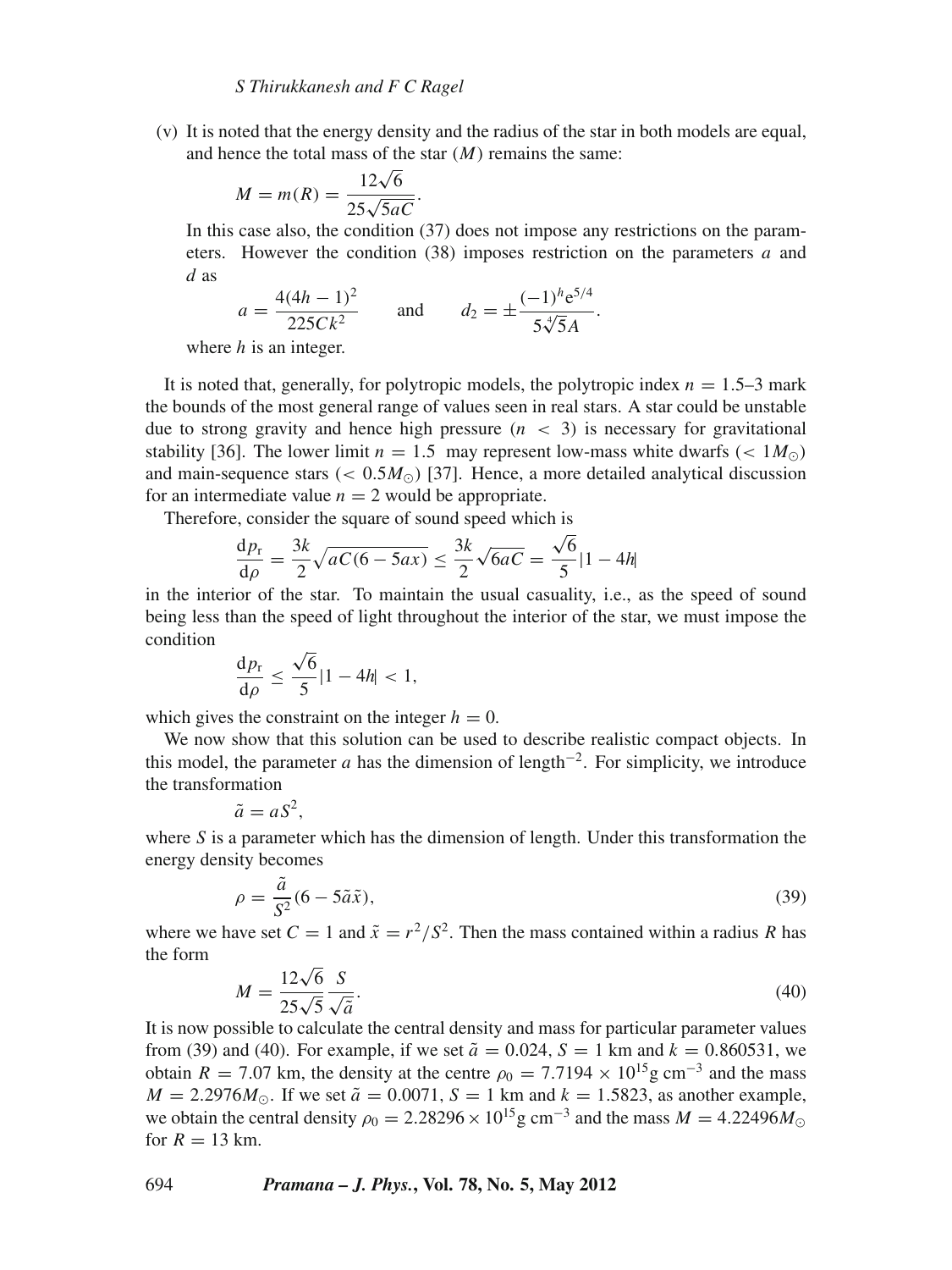## **5. Discussion**

We have generated two classes of models with the polytropic equation of state which could describe the behaviour of anisotropic compact sphere in static spherically symmetric spacetime. We express the system of Einstein field equations as a new system of differential equations using a coordinate transformation, and then write the system in another form with polytropic equation of state. The generated models satisfy all the major physical features of a realistic star: regularity at the origin of the gravitational potential; positive definiteness of energy density and the radial pressure at the origin; vanishing of radial pressure at some finite radius; and monotonic decrease of the energy density and the radial pressure with increasing radius. We have also shown that these models match smoothly with the Schwarzschild exterior line element at the boundary which restricts the values of the parameters involved in the model. We note that no restrictions have been imposed on the tangential pressure in this study. We also impose the causality condition for  $n = 2$  case and obtain expressions for mass and density, which enable us to compare our results with some experimental results.

Now we shall compare the values obtained for central density and mass as examples in §4.2 for  $n = 2$ , with some experimental results. For  $R = 13$  km, the density at the centre  $\rho_0 = 2.28296 \times 10^{15}$  g cm<sup>-3</sup> and the mass  $M = 4.2 M_{\odot}$ . It is noted that such high mass could exist in reality [38]. Experimental observations suggest a strange star model for SAX J1808.4-3658, which is estimated to have a mass of  $1.44M_{\odot}$  for a radius of 7.07 km [39]. It is observed that the mass  $M = 2.2976M_{\odot}$  obtained with polytropic index  $n = 2$  for a radius of 7.07 km suggests an average density of about 1.6 times of SAX J1808.4-3658. Hence, as the solutions generated by this model satisfy all major properties of a realistic star and also give mass and densities comparable with the experimental observations, it could be useful to study the behaviour of a realistic polytropic star.

#### **References**

- [1] P B Demorest, T Pennucci, S M Ransom, M S E Roberts and J W T Hessels, *Nature* **467**, 1081 (2011)
- [2] P C C Freire, C G Bassa, N Wex, I H Stairs, D J Champion, S M Ransom, P Lazarus, V M Kaspi, J W T Hessels, M Kramer, J M Cordes, J P W Verbiest, P Podsiadlowski, D J Nice, J S Deneva, D R Lorimer, B W Stappers, M A McLaughlin and F Camilo, *Mon. Not. R. Astron. Soc.* **412**, 2763 (2011)
- [3] J A Pons, F M Walter, J M Lattimer, M Prakash, R Neuhuser and P An, *Astrophys J.* **564**, 981 (2002)
- [4] M Dey, I Bombaci, J Dey, S Ray and B C Samanta, *Phys. Lett.* **B438**, 123 (1998)
- [5] R Xu, *Mod. Phys. Lett.* **A23**, 1629 (2008)
- [6] A Kurkela, P Romatschke and A Vuorinen, *Phys. Re*v*.* **D81**, 105021 (2010)
- [7] E Written, *Phys. Re*v*.* **D30**, 272 (1984)
- [8] N K Glendenning, Ch Kettner and F Weber, *Phys. Re*v*. Lett.* **74**, 3519 (1995)
- [9] Ch Kettner, F Weber, M K Weigel and N K Glendenning, *Phys. Re*v*.* **D51**, 1440 (1995)
- [10] M K Mak and T Harko, *Int. J. Mod. Phys.* **D13**, 149 (2004)
- [11] K Komathiraj and S D Maharaj, *Int. J. Mod. Phys.* **D16**, 1803 (2007)
- [12] A Chodos, R L Jaff, K Johnson, C B Thorn and V F Weiskopf, *Phys. Re*v*.* **D9**, 3471 (1974)
- [13] L Herrera and N O Santos, *Phys. Rep.* **286**, 53 (1997)